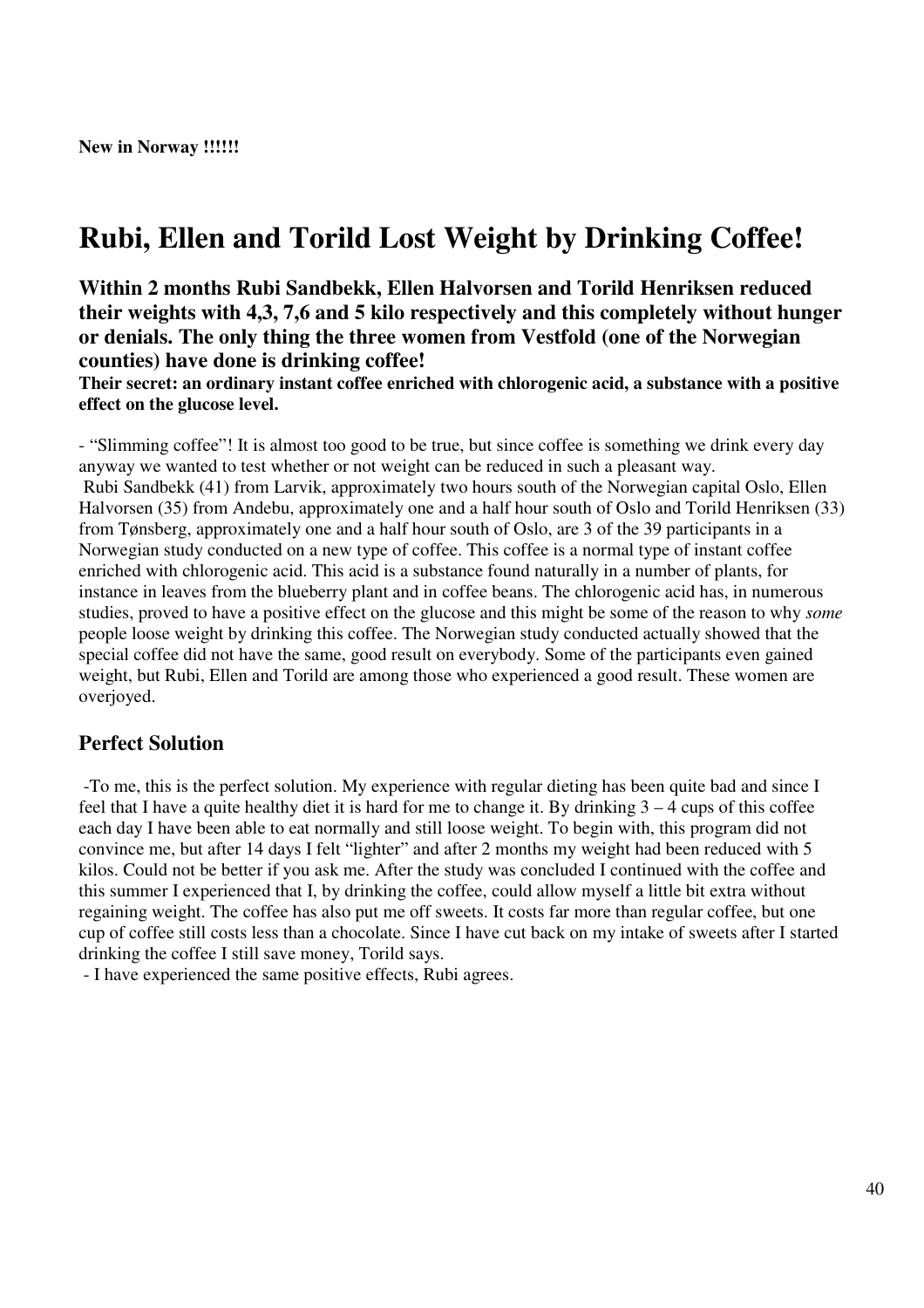- My body is quite compact and I used to have problems pinching my skin, but after two months of  $4 - 5$ cups of coffee each day I could suddenly pinch my skin and pull it. The explanation was obvious when measurements showed that my body mass index had changed during this period from 28,2 to 23,5 %. 4,3 kilos of pure fat was gone and to me, this was so positive that I continued drinking coffee even after the study was concluded. At the present time I have lost a total of 6 kilos and I am very satisfied. When one has an experience like this it also becomes easier to turn the food and exercise habits in a healthier direction. This is the reason to why I have started to eat more fiber and exercise more than before, she tells us.

Ellen is the one who has lost the most weight of the three women. She feels that the slimming coffee has provided an excellent aid on the road to a "lighter" life.

- By replacing regular coffee with this instant coffee my need for sweets has decreased. During the two months the study lasted I lost 7,6 kilos and by now my weight has been reduced with 14 kilos in total. After I started on this instant coffee I have gained much more energy. I have started to exercise and turned my diet in a healthier direction, she says.

## **Doctor Roar Strand is Positive Towards the Slimming Coffee:**

#### **A Good Motivation for a "Lighter" Life!**

Caffeine is the best-known component in coffee, but it also contains numerous chemicals connections. Recent research has found an especially interesting substance in the coffee bean called chlorogenic acid. This substance has proved to have a positive effect on the regulation of glucose through 3 different mechanisms:

- It reduces the amount of glucose taken up by the body from the food.
- It reduces the synthesis of glucose in the liver.
- It increases the turnover of glucose in the body.

These mechanisms make the glucose more stabile and this means that the body's need for insulin is reduced. Insulin is vital for the transformation of sugar into fat and high levels of this substance over time leads to storage of fat in the fat depots. On the other hand, when the insulin is kept on an in average lower level, the body will store less fat. Besides acting as a stabilizer for glucose, this means that one experience fewer cravings for sweets, it is also discussed whether or not the chlorogenic acid contributes to an increase in metabolism, although this is not yet adequately documented.

This is said by Doctor Roar Strand at Kilden Helse. Based on his knowledge on chlorogenic acid, Doctor Strand is also positive to a coffee containing a highly concentrated amount of this substance.

- The chlorogenic acid is also present in regular coffee, but in such small amounts that it has no measurable effect. To many coffee drinkers it might therefore be interesting that one, by replacing regular coffee with slimming coffee, actually can loose weight, he says. He also tells us that he has had several patients who have lost many kilos with the aid of this coffee.

- It is not a super-slimming remedy and nobody ought to think that they can spend all day on the couch, eating chocolate and chips and *still* loose weight just because they drink the coffee. On the contrary, the coffee is a supplement that makes it easier to eat less, he points out and stresses that a healthy diet and regular exercise still is the best recipe for a "lighter" life.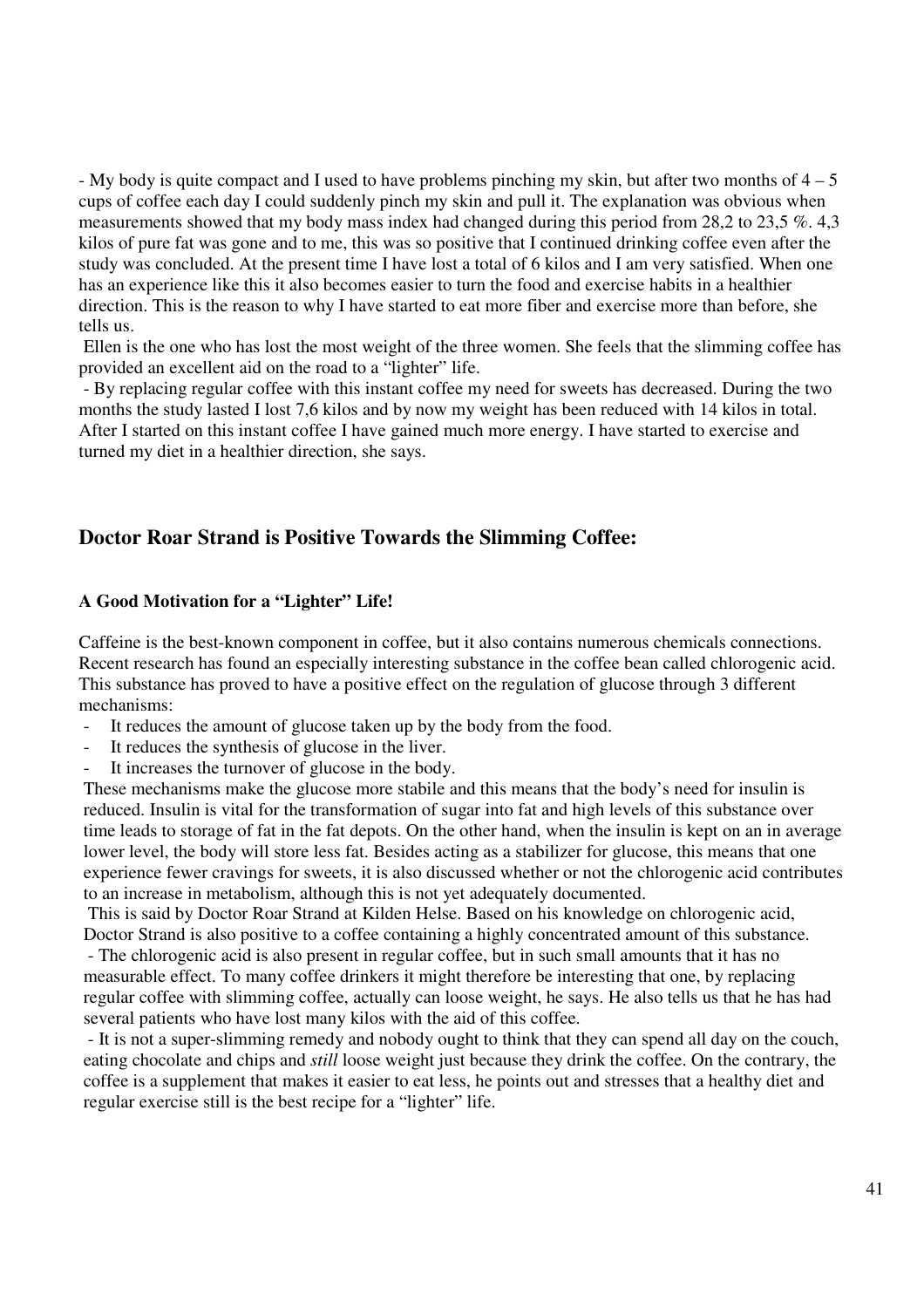## **Doctor med Erling Thom has Conducted Studies On the Slimming Coffee:**

## **The Coffee has an Effect on the Glucose**

Doctor med Erling Thom at Parexel, a research institute based in Lillestrøm, half an hour southeast of Oslo, has gone through all available studies based on both regular coffee and the slimming coffee "Coffee Slender". He has even performed tests of his own to see how the slimming coffee influences the absorption of glucose – the body's intake of sugar.

- During the last years numerous big, international studies that show that intake of coffee reduce the risk of developing diabetes type 2 has been preformed. The working mechanism has not yet been defined. A lot of the interest has been concentrated on the effect of caffeine, but it seems as though caffeine free coffee has the same risk reducing effect as regular coffee. In a recently published English study the focus has been on another component in the coffee, namely the chlorogenic acid. The studies I have participated in has been focused on looking at the effect this acid has, both when it comes to the consumption of glucose itself and the influence this might have on the bodyweight.

This is what we found: The chlorogenic acid has a distinct effect on the consumption of glucose. It is actually reduced by an average of 20 %. We also experienced that the acid, in its concentrated form, is able to provide an acceptable reduction in weight by daily use for  $6 - 8$  weeks. In a study where the participants were given chlorogenic acid in the form of capsules, the participants had an average weight loss of 1,5 kilos during 6 weeks. In another study where the participants drank 3 cups of Coffee Slender each day, the average weight reduction was 5,4 kilo during 3 months, Erling Thom explains. He still feels that additional studies must be completed before one can have a clear opinion on *how* the chlorogenic acid affects the bodyweight.

## **This is Coffee Slender**

Coffee Slender is regular instant coffee with added Svetol. Svetol is a patented extract of green coffee beans where the content of chlorogenic acid has been concentrated 10 times so that the acid accounts for 45 % of the content of this substance. As a comparison, regular coffee only contains 5 % chlorogenic acid. Studies show that chlorogenic acid stabilizes the glucose level and reduces the storage of fat. Moreover, the chlorogenic acid is a powerful anti-oxidant.